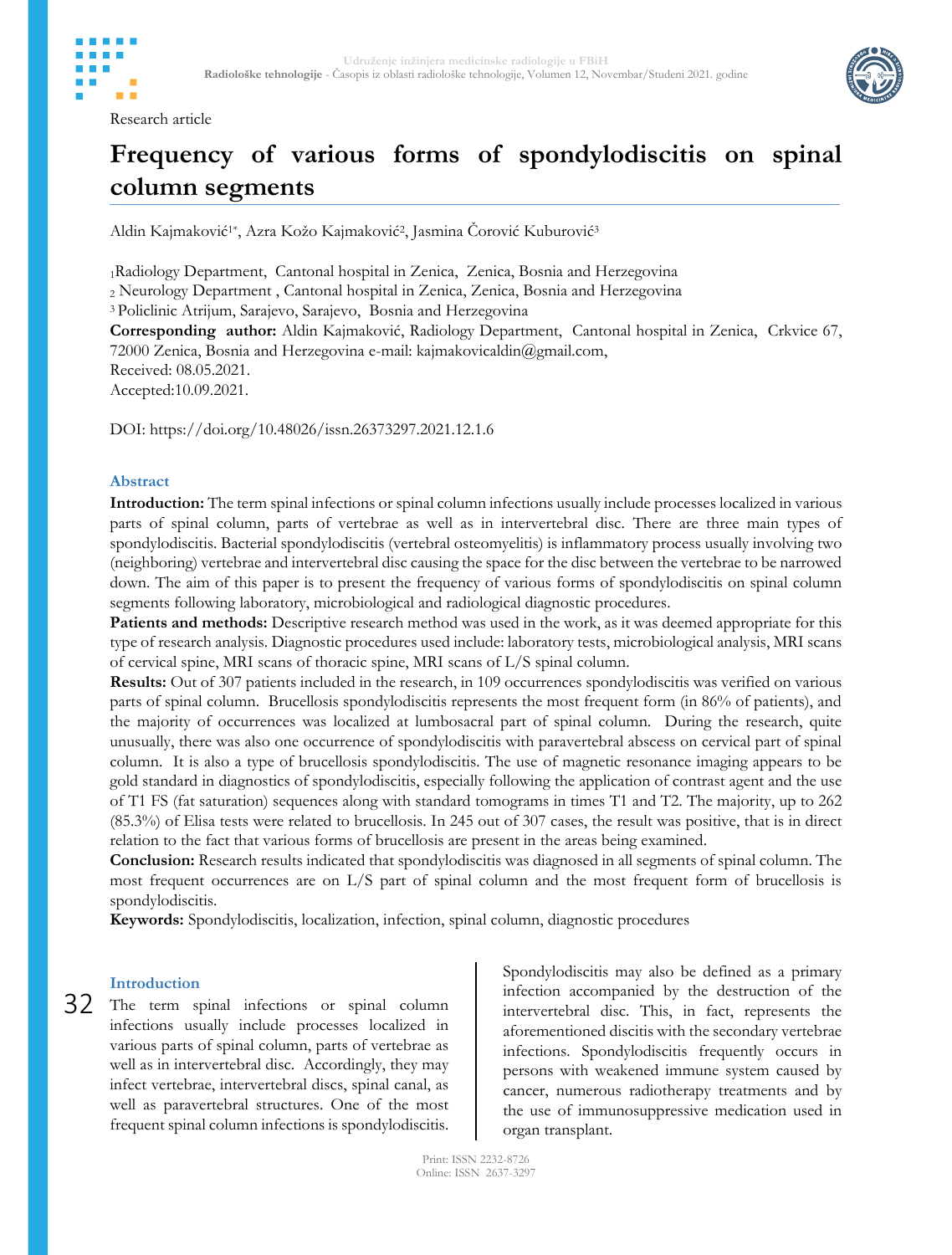

Spondylodiscitis, as any other spinal column infection, may be caused by bacteria, fungi and parasitic microorganisms (1). In respect of bacteria, Staphylococcus aureus is considered to be the most frequent cause. However, it may be caused by Escherichia coli, Proteus sp., Pseudomonas aeruginosa and Klebsiella sp., as well (2). Mycobacterium sp. and Brucella sp. are also among the important causes of specific spondylodiscitis (3). The cause of spondylodiscitis, although rarely, may also be fungi, out of which the most frequent are Candida albicans and Aspergillus fumigatus (4). However, in 39.2% of occurrences, the major risk factors resulting in spondylodiscitis are previous surgical procedures on spinal column or clinical procedures related to the aforementioned surgical procedure (5).

There are three main types of spondylodiscitis. Bacterial spondylodiscitis (vertebral osteomyelitis) is inflammatory process usually involving two (neighboring) vertebrae and intervertebral disc causing the space for the disc between the vertebrae to be narrowed down. In more than 50% of the cases in Europe, it is usually the case of monobacterial infection by Staphylococcus aureus, whereas in 11 to 25 % of the cases the cause of this infection are gram-negative pathogens like Escherichia coli (6).

Although magnetic resonance imaging is considered as a golden standard for radiological representation and interpretation of this disease due to 92% sensitivity and 96% specificity, there are also many other diagnostic procedures including radiological, laboratory and microbiological procedures, which should be implemented in order to obtain the complete image and the confirmation of the disease itself (7).

#### **Patients and methods**

Descriptive method was used in the research, in order to prepare thorough description of the occurrences of spondylodiscitis on various segments of spinal column. All common diagnostic procedures were used in obtaining this scientific result:

- Laboratory procedures C reactive protein, sedimentation,
- Microbiological procedures sputum for BK, quantiferon test, Rose Bengal test, blood culture test, Elisa test for brucellosis,

Elisa test for Coxiela burneti, Elisa test for Q fever,

 Radiological procedures - Magnetic resonance imaging.

#### **Research sample**

The research included 307 confirmed cases of patients with brucellosis. Out of the total number, spondylodiscitis was confirmed in 109 patients, as follows: one case on cervical spine, 14 cases on thoracic and 94 cases on L/S part of the spinal column.

Out of the total number of patients, there were 218 male or 71%, while the remaining 89 cases were female patients (29%). In respect of the area that the patients were coming from, all patients were from Central Bosnia and Zenica-Doboj canton, the areas known for animal husbandry thus also for the occurrences of brucellosis.

Somewhat larger number of patients came from Zenica-Doboj Canton, 201 patients or 65.5% of the total number, while the research also included 106 patients from Central Bosnia canton (34.5%).

In respect to hospital treatment of the patients, the least number of occurrences was registered in 2015 and 2016 with about 20 patients per year (6.5% each), while in 2019 there were 94 patients undergoing hospital treatment (30.6%).

According to the age, the patients were divided into three age groups:

- 0 to 18 years old 38 patients (12.4%),
- 19 to 40 years old 80 patients (26.1 %),
- 41-year-old and over 189 patients (61.6 %).

#### **Research procedure**

The research was conducted in Cantonal hospital in Zenica during the period of 6 years (1.1.2015 - 31.12.2020) at the Department for Infectious diseases. The research encompassed all patients with referral diagnosis of spondylodiscitis retrospective study.

Medical history and discharge summary were thoroughly analyzed for all of the patients included in the research.

The most important parameters for the selected research problem were singled out from the performed diagnostic procedures. The obtained data were inserted into quantitative analysis statistical software - IBM Statistics SPSS.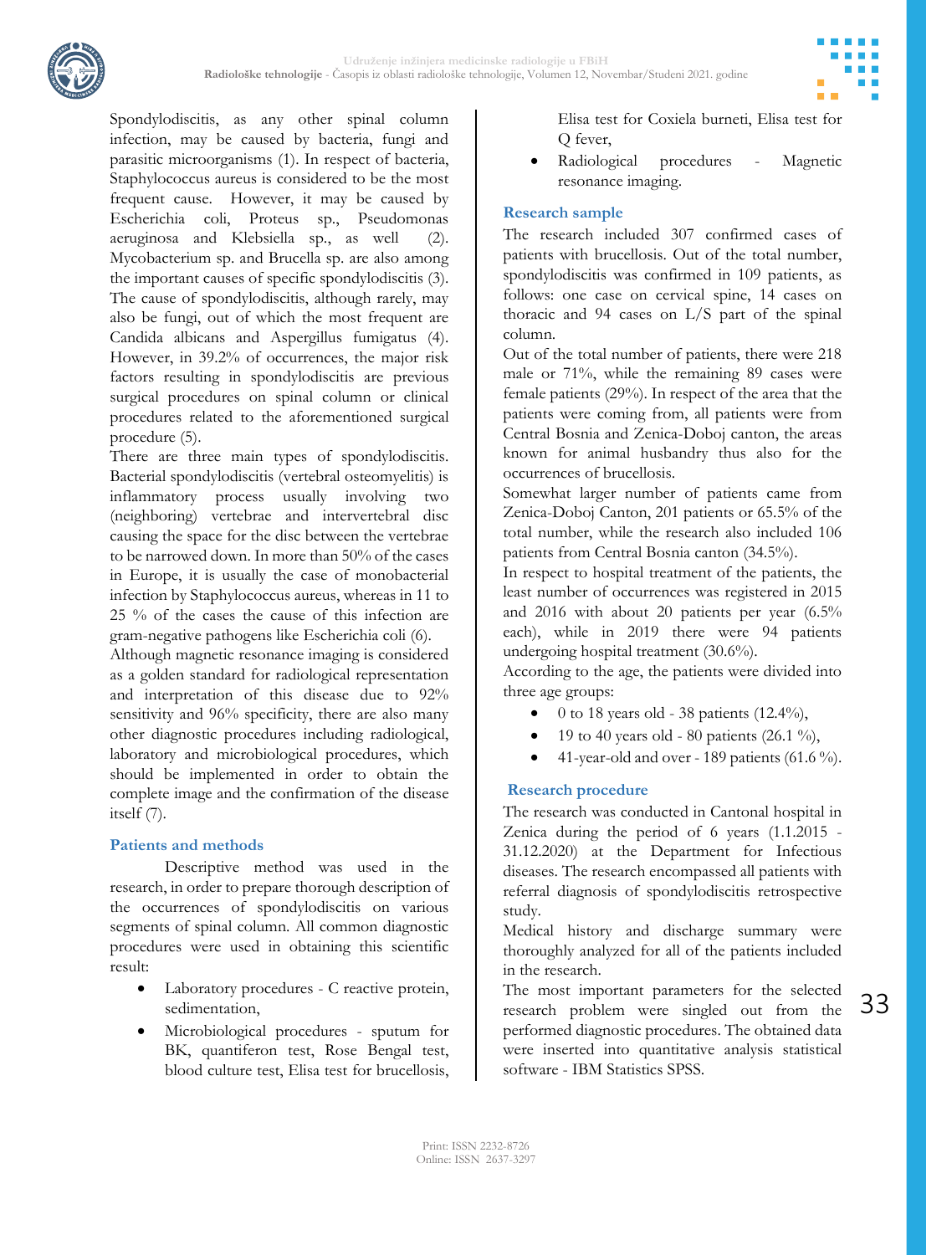



#### **Results**

Laboratory tests results

Laboratory tests, such as sedimentation and C reactive protein have an important role in the warning about the existence of inflammation processes in the organism, especially in the case of the elevated values. Their importance is reflected in the number of tests performed during the research. Sedimentation test was done for 291 out of 307 patients or 94.8 % of the total number. Having in mind that C reactive protein is the most frequently tested plasma protein which is used as an inflammation marker and very important indicator of inflammation process (8), it was tested in significant number of patients, 276 or 89.9% of the cases. Obtained results in both tests (sedimentation and C reactive protein) show greater number of negative results in comparison to those with elevated values.

#### **TABLE 1 Laboratory procedures results**

| Procedure:    | Status       | ΙN.           | $\frac{0}{0}$ | Values   |     | $^{0}/_{0}$ |
|---------------|--------------|---------------|---------------|----------|-----|-------------|
| Sedimentation | Not analvzed | 16            | 50<br>ے ر     | normal   | 186 | 60.6        |
|               | analyzed     | 291           | 94.8          | elevated | 121 | 39.4        |
| <b>CRP</b>    | Not analvzed | $\sim$<br>IJГ | 10.1          | In order | 176 | 57.3        |
|               | analyzed     | 276           | 89.9          | elevated | 131 | 42.7        |

Microbiological analysis results

During the research greater number of microbiological analyses provided significant results: Sputum for BK, Quantiferon test, Rose Bengal test, Blood culture test. Table representing the obtained results from the aforementioned analyses is as follows:

#### **TABLE 2 Results of microbiological procedures**

| Procedure:         | <b>Status</b> | N.  | $^{0}/_{0}$ | Values   | N.  | $^{0}/_{0}$ |
|--------------------|---------------|-----|-------------|----------|-----|-------------|
| Blood culture test | Not analyzed  | 79  | 25.7        | normal   | 207 | 67.4        |
|                    | analyzed      | 228 | 74.3        | elevated | 100 | 32.6        |
| Rose Bengal test   | Not analyzed  | 119 | 38.8        | normal   | 133 | 43.3        |
|                    | analyzed      | 188 | 61.2        | elevated | 174 | 56.7        |
| Sputum for BK      | Not analyzed  | 297 | 96.7        | normal   | 305 | 99.3        |
|                    | analyzed      | 10  | 3.3         | elevated |     | 0.7         |
| Quantiferon test   | Not analyzed  | 298 | 97.1        | normal   | 302 | 98.4        |
|                    | analyzed      |     | 2.9         | elevated |     | 1.6         |

Obtained results indicate that blood culture test is a primary diagnostic procedure for isolating large number of microorganisms that may be present in the blood (9). The test was performed in 228 patients (74.3%). Having in mind the fact that patients were coming from the region that is connected with frequent occurrences of brucellosis, the highest number of positive or elevated values were obtained from Rose Bengal test (56.7%) as it is considered as more accurate and reliable method than some other tests for brucellosis (10).

As a part of microbiological procedures Elisa test was performed as well:

- Elisa test for brucellosis,
- Elisa test for Coxiella burnetti,
- Elisa test for Q fever.

Statistically, the aforementioned tests provide the following results:

#### **TABLE 3 Elisa test results**

| Procedure:                       | Status       | IN. | $\frac{0}{0}$ | Values   |     |      |
|----------------------------------|--------------|-----|---------------|----------|-----|------|
| Elisa test for brucellosis       | Not analyzed | 45  | 14.7          | normal   | 62  | 20.2 |
|                                  | analyzed     | 262 | 85.3          | elevated | 245 | 79.8 |
| Elisa test for Coxiella burnetti | Not analyzed | 231 | 75.2          | normal   | 270 | 87.9 |
|                                  | analyzed     | 76  | 24.8          | elevated | 37  | 12.1 |
| Elisa test for Q fever           | Not analyzed | 291 | 94.8          | normal   | 293 | 95.4 |
|                                  | analyzed     | 16  | 5.2           | elevated |     | 4.0  |

34

The majority, up to 262 (85.3%) of Elisa tests were related to brucellosis. In 245 out of 307 cases, the result was positive, what is in direct relation to the fact that various forms of brucellosis are present in the areas being examined.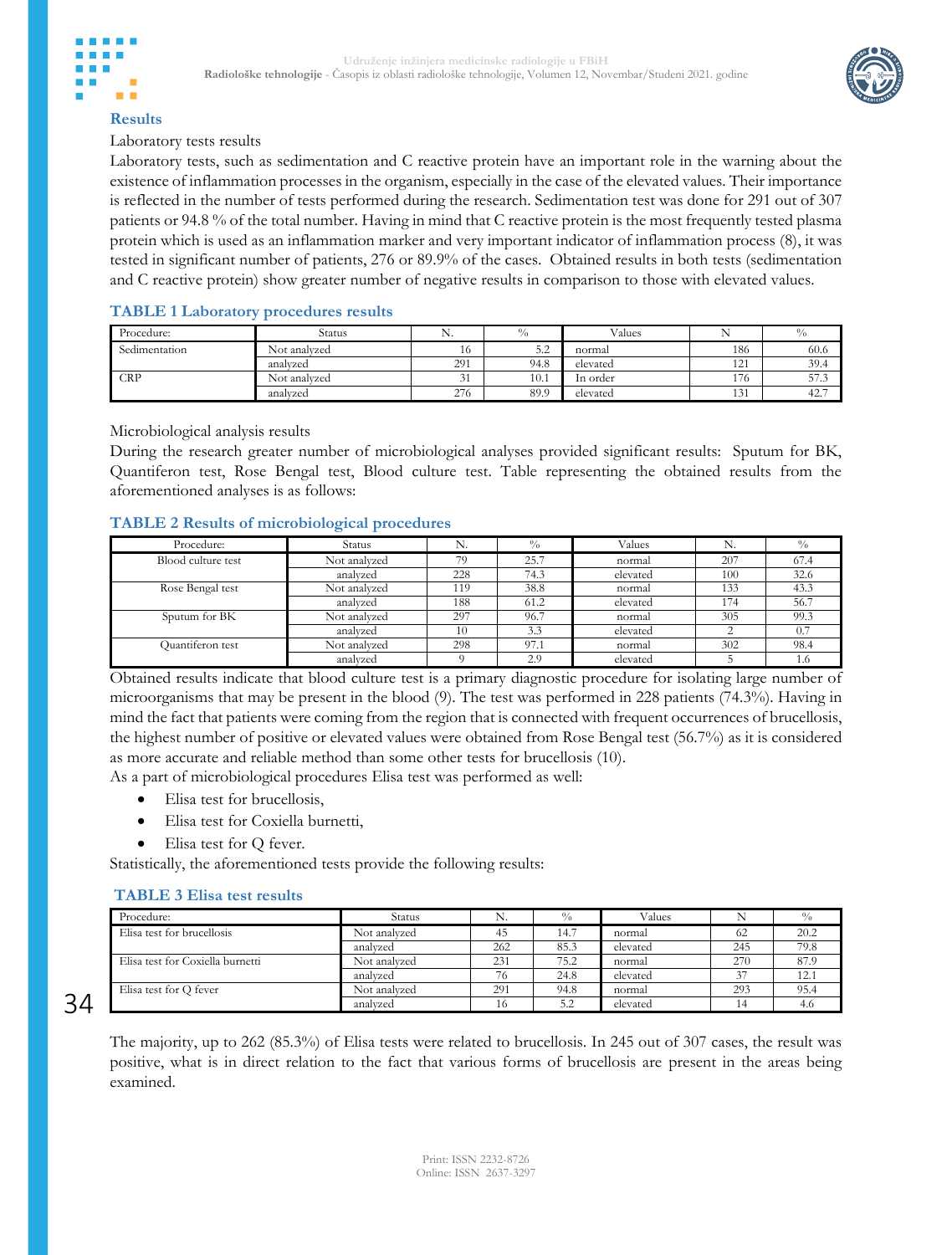

#### Radiological analysis results

Diagnosis is confirmed by MRI, digital radiological procedure based on electromagnetic radio waves using powerful magnetic field to depict various anatomic regions of the human organism (11). The aforementioned procedure is golden standard for radiological representation and interpretation of the diseases with 92% sensitivity and 96% specificity. Naturally, it requires obligatory use of contrast agent.

Magnetic resonance imaging was used to scan all segments of the spinal column. T1 and T2 tomograms in three plains (coronal, sagittal and axial plain) were done for all patients. If it was necessary, contrast agent was also used. Post contrast sequences with obligatory T1FS (fat saturation) sagittal sequence were also performed.

#### **TABLE 4 Magnetic resonance imaging results**

| Procedure:                            | <b>Status</b> |     | $^{0}/_{0}$ |
|---------------------------------------|---------------|-----|-------------|
| MRI of cervical spine                 | Not analyzed  | 304 | 99.0        |
|                                       | analyzed      |     | 1.0         |
| MRI of thoracic spine                 | Not analyzed  | 297 | 96.7        |
|                                       | analyzed      | 10  | 3.3         |
| MRI of thoracic and lumbosacral spine | Not analyzed  | 300 | 97.7        |
|                                       | analyzed      |     | 2.3         |
| MRI of lumbosacral spine              | Not analyzed  | 150 | 48.9        |
|                                       | analyzed      | 157 | 51.1        |

The largest number of MRI scans was related to lumbosacral part of spinal column, in 157 out of 307 subjects or 51.1%. Magnetic resonance imaging of thoracic part of spine was done in 10 patients (3.3%), while in 7 cases this type of examination included combination - thoracic and lumbosacral spine (2.3%). The least number of scans, as expected, was performed on cervical part of spinal column, only 3 (1%). However, it is important to note that there was very rare occurrence of spondylodiscitis in its brucellosis form on this segment, only one occurrence.

#### Localization Status N. N. N. Localization Status N. W Spondylodiscitis at C6/C7 level negative 306 99.7 Spondylodiscitis at<br>nositive 1 0.3 C6/Th12 level C6/Th12 level negative 305 99.3 positive 1 0.3 C6/Th12 level positive 2 0.7 Spondylodiscitis at Th6 level negative 306 99.7 Spondylodiscitis at L1/L2<br>positive 1 0.3 level level negative 297 96.7<br>positive 10 3.3 positive 1 0.3 evel positive 10 3.3 Spondylodiscitis at Th7 level negative  $\begin{array}{|l|c|c|c|c|}\n \hline\n 305 & 99.3 & \text{Spondylodiscitis at L2/L3} \\
 \hline\n 2007 & level & \text{level} & \text{level} & \text{level} & \text{level} & \text{level} & \text{level} & \text{level} & \text{level} & \text{level} & \text{level} & \text{level} & \text{level} & \text{level} & \text{level} & \text{level} & \text{level} & \text{level} & \text{level} & \text{level} & \text{level} & \text{level} & \text{level} & \text{level} & \text{level} & \text{level} &$ level negative 296 96.4<br>positive 11 3.6 positive 2 0.7 evel by positive 11 3.6 Spondylodiscitis at Th9 level negative 304 99.0 Spondylodiscitis at L3/L4 level negative 290 94.5 positive 3 1.0 evel positive 17 5.5 Spondylodiscitis at Th10 level negative 303 98.7 Spondylodiscitis at L4/L5 level negative 276 89.9 positive 4 1.3 evel positive 31 10.1 Spondylodiscitis at Th11 level negative 305 99.3 Spondylodiscitis at L5/S1<br>nositive 2 0.7 level level negative 282 91.9<br>
positive 25 8.1 positive 2 0.7 evel by positive 25 8.1

#### **TABLE 5 Occurrences of spondylodiscitis on spinal column segments**

Table 5. shows results of spondylodiscitis occurrences for every segment of spinal column individually. Majority of cases, 94, were related to lumbosacral segment of spinal column (L4/L5 segment being the most frequent). Spondylodiscitis on thoracic part of spinal column was recorded in 14 patients, while there was only one case in cervical part of spinal column.

We have also statistically analyzed various forms of spondylodiscitis and obtained the following data.

#### **TABLE 6 Frequency of various forms of spondylodiscitis**

| Procedure:                    | Status   | IN. | $\frac{0}{0}$ |
|-------------------------------|----------|-----|---------------|
| Tuberculosis spondylodiscitis | negative | 304 | 99.0          |
|                               | positive |     | 1.U           |
| Bacterial spondylodiscitis    | negative | 302 | 98.4          |
|                               | positive |     | 1.0           |
| Brucellosis spondylodiscitis  | negative | 221 | 72.0          |
|                               | positive | -86 | 28.0          |

35

Brucellosis spondylodiscitis was the most frequent form. It was registered in 86 patients (28% of the cases) which is quite unusual result for the world scale data, however, this is quite expected for the region which was included in the research. Bacterial spondylodiscitis was registered in 6 patients (6.1%), and the least represented was tuberculosis spondylodiscitis in only 1% of the cases (3 patients).

> Print: ISSN 2232-8726 Online: ISSN 2637-3297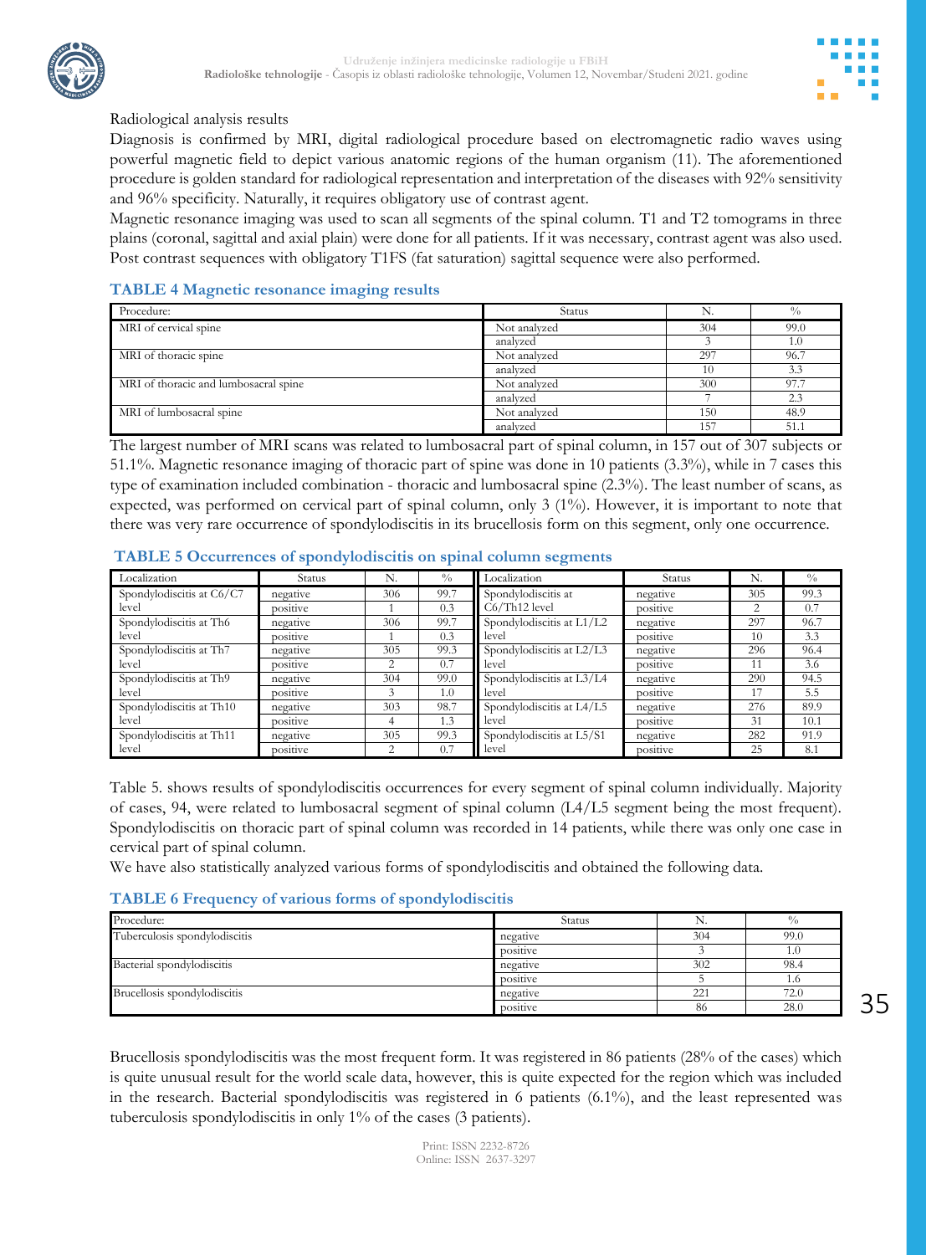

#### **Discussion**

m m

Research conducted from 1992 to 2000 at the Aarhus University hospital in Austria included 163 patients with diagnosed spondylodiscitis. Localizations in relation to individual parts of spine included: in 13 cases, or 8% of total number of infections, the infection was located on cervical spine, in 62 patients the infection occurred on thoracic part of the spine column and in 88 cases infection was located at L/S part of spine (12). If percentage results are compared to our research, there is a greater percentage of infections on cervical and thoracic part of the spinal column. Spondylodiscitis on lumbosacral part of the spinal column in our research is registered in 86% of the cases compared to 54% of the cases in the research conducted in Austria.

A rare case of spontaneous spondylodiscitis in cervical part of the spinal column was recorded in Korea in 2008. Neurological examination determined paresthesia of upper extremities which served as an indication for magnetic resonance imaging of cervical part of the spinal column.

As in our case, in T1 sequence, vertebrae bodies indicated hypo signal and after contrast agent was applied, significant hyper signal. However, there is a difference in localization. In this case epidural abscess is located at the level C5/C6 (in our case level C6/C7), and the cause of infection is completely different, bacteria Klebsiella pneumonia (13).

The research conducted at the University hospital in Cairo, from January 2012 to October 2017, included 44 patients (Ghada W et al., 2019). If gender is taken into account, it is noticeable that spondylodiscitis is diagnosed in 59,1% of males, matching the results of our research (79% of diagnosed patients are males) and the fact that men are more frequently diagnosed with this disease than women. The feature which is not common is the information that Mycobacterium tuberculosis is the most frequent cause of spondylodiscitis compared to Brucella which is in our research defined as the most frequent cause of spondylodiscitis.

## 36

#### **Conclusion**

As the discussion suggests, although the causes of infection are different, there are a series of common characteristics related to the occurrence of spondylodiscitis at individual segments of the spinal column. Laboratory analyses confirm that the

aforementioned diagnosis is also characterized by the elevated results, from sedimentation to CRP. However, in more than 50% of patients, the results of our research showed normal values of sedimentation and CRP.

Rose Bengal test and Elisa test for brucellosis, according to the results obtained, are the most important microbiological procedures in this research. Rose Bengal test showed elevated valued in 56.7% cases, while Elisa test for brucellosis resulted positive in as much as 79.8% of patients.

Localization of spondylodiscitis, as expected, was the most frequent on lumbosacral part, in 86% of the cases, on thoracic part in 13% of the cases, while only one case (1%) was recorded on cervical part of the spinal column.

Despite the fact that, statistically, tuberculosis is the most frequent cause of spondylodiscitis around the world, what is even confirmed by the results of the research in Cairo, the highest percentage of spondylodiscitis in our research is caused by brucellosis (86% of the verified number of spondylodiscitis occurrences), including the rare occurrence of spondylodiscitis with paravertebral abscess on the cervical part of the spinal column. These data are based on the fact that large number of persons are employed in animal husbandry in two cantons in particular, Zenica-Doboj and Central Bosnia Canton. This area gravitates towards Cantonal hospital in Zenica which is responsible for the treatment of the patients from these cantons.

MRI scanning, as golden standard in spondylodiscitis diagnostics, was done in 57.7% of the patients on all segments of the spinal column. Somewhat smaller number of MRI scans can be related to the limitations of this research i.e. the fact that certain number of patients self-willingly abandoned treatment process and thus complete analysis covering entire research sample could not be performed.

#### **References**

- 1. Tali TE. Spinal infections. *European Journal of Radiology* 2004, 50(2): 120-33.
- 2. Beckers EAM, Strack van Schijndel RJM. Aspergillus spondylodiskitis in a patient with chronic obstructive pulmonary disease. *Eur 1 Intern Med* 2002 Mar; 13(2):139-142.
- 3. Turunc T, Demiroglu YZ, Uncu H, Colakoglu S, Arslan H. A comparative analysis of tuberculous. brucellar and